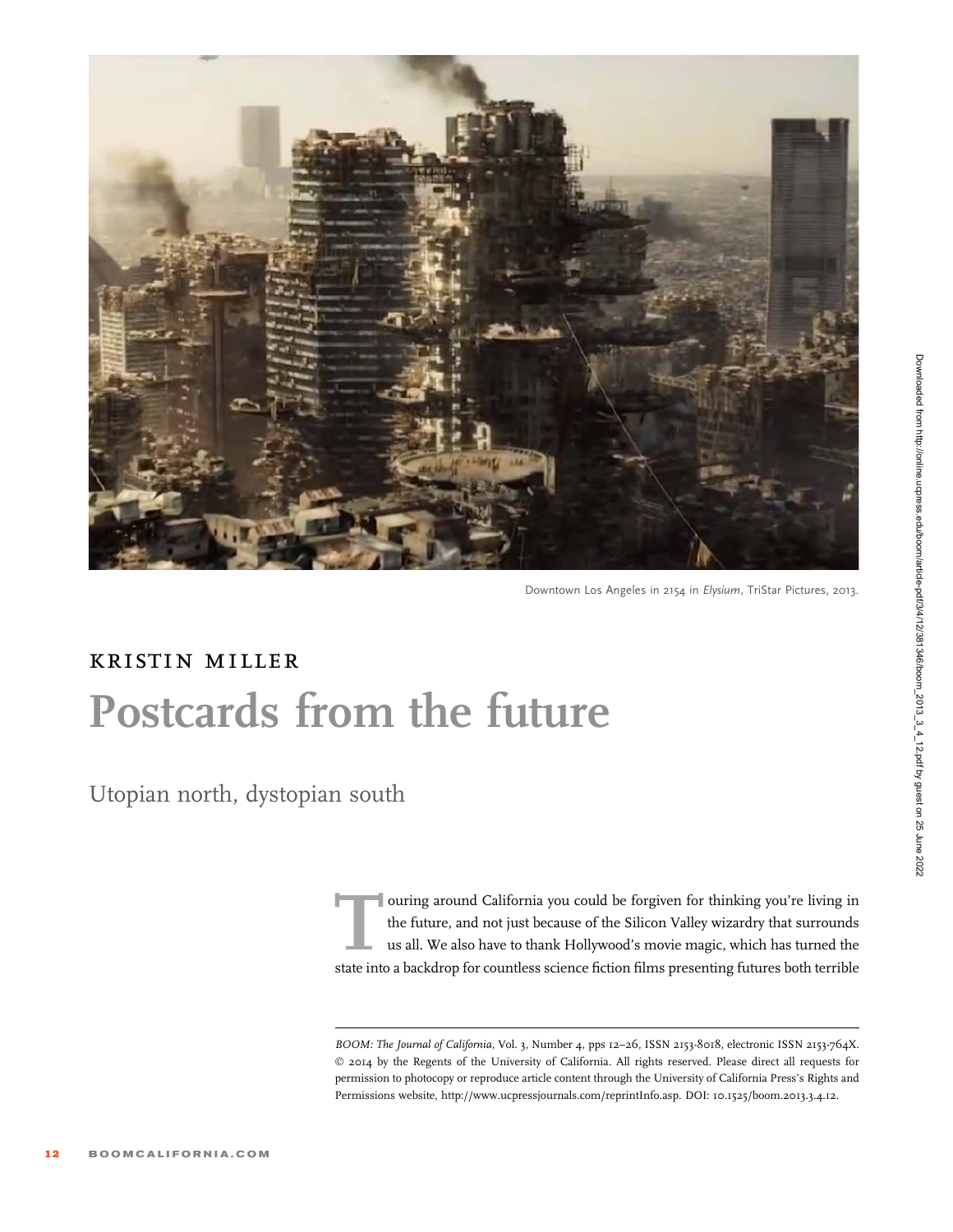

San Francisco in 2259 in Star Trek: Into Darkness, Paramount Pictures, 2013.

and wondrous. It's not just that so many are filmed here writers and filmmakers have been exploring the future through California sets for decades.

In the early days of big-budget sci-fi, New York often embodied the worst fears about society, urban living, and technology: Soylent Green (1972), Escape from New York (1981), and others capitalized on New York's bankrupt and crime-ridden nadir—a genre that Miriam Greenberg refers to as ''New York Exploitation.''<sup>1</sup> With the city's campaign to reposition itself in the 1990s, Los Angeles became the symbol of urban blight, perfectly demonstrated by John Carpenter's relocation of his Snake Plissken sequel, Escape from L.A. (1996). While dystopian sci-fi also has a home in the United Kingdom (thanks, George Orwell) and has been used for self-reflection by most of the world's filmmaking cultures, there is something about the frequency with which California and ''the future'' are used synonymously.

In sci-fi movies and the books that serve as their inspiration, the future of the Golden State goes something like this: 10 to 150 years from the present, California has succumbed to natural disaster/economic and governmental collapse/a pandemic, which leaves Southern California a corporate-fascist-military state with gross financial and racial inequality and urban squalor—while Northern California rips up its pavement, learns permaculture, gets spiritual, and models better living through technology and communitarian diversity.

This binary began in the 1940s with Earth Abides (1949), a book about a scientist starting over in Berkeley after a global pandemic, while in Aldous Huxley's Ape and Essence (1948) Los Angeles slouches toward the apocalypse. The movies Planet of the Apes, The Terminator, Escape from L.A., Star Trek, and the books Ecotopia, The Fifth Sacred Thing (soon to be a feature film), and Snowcrash all play variations on this theme. Collapse and division is almost a foregone conclusion at this point—not just a future that might happen, but one many almost expect and therefore accept.

''Every American city boasts an official insignia and slogan. Some have municipal mascots, colors, songs, birds, trees, even rocks. But Los Angeles alone has adopted an official nightmare," writes Mike Davis in Ecology of Fear.<sup>2</sup>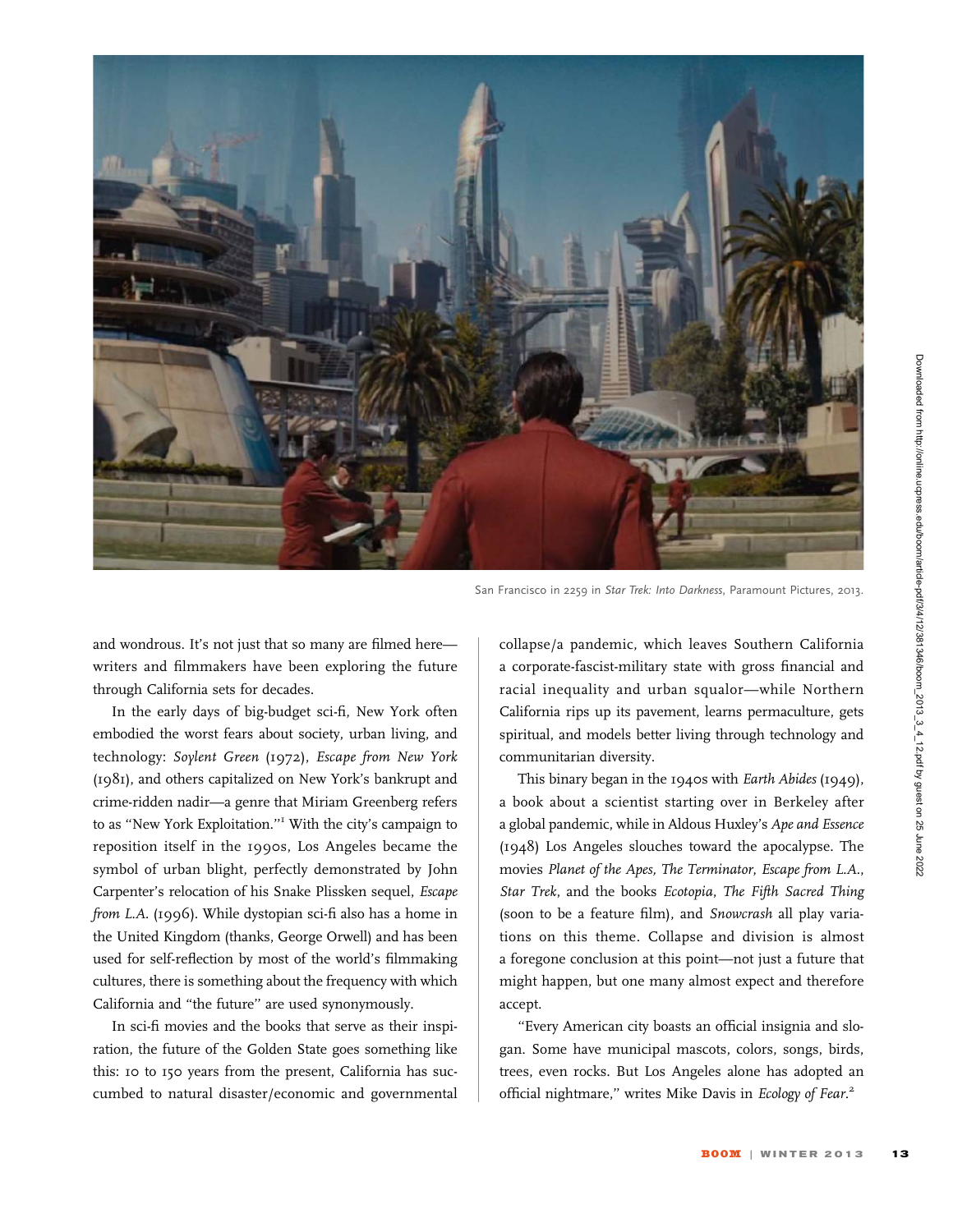Hollywood has perpetuated this dystopian vision of its own home in the southland. From the Planet of the Apes series (1968–1973) on, future LA has been routinely trashed by nuclear, technological, and automotive catastrophe, police brutality, pollution, and crime. A Malthusian nightmare, the city is dark, filthy, and collapsing under the weight of its immigrant population, or barely held in check by totalitarian government and structural inequality—what Mike Davis called LA's ''spatial apartheid.''<sup>3</sup> Davis notes that this was so accepted as a likely trajectory for the city, that it was written into an LA redevelopment plan as a warning of what could happen were the plan not adopted. The plan, LA 2000: A City for the Future, calls this ''the Blade Runner scenario: the fusion of individual cultures into a demotic polyglotism ominous with unresolved hostilities.''<sup>4</sup> While it might be tempting to dismiss this as the fever dream of the bad old days, before hipster gentrification, smart growth, and downtown redevelopment, Southland Tales (2006), In Time (2011), and Elysium (2013) have done little to alter its imagery.

Northern California-as-utopia, on the other hand, is strongly linked to the countercultural movement of the sixties, with its guides for technologically advanced back-to-theland living. One can read Ernest Callenbach's influential novel Ecotopia (1975) as the possible future seeded by Whole Earth Catalog. Ecotopia is a fictional ''field study'' of a future Pacific Northwest society that has split from an apocalyptic United States and is governed according to ecological principles. While much technology has been abandoned, the Ecotopians have selectively retained public transit, electric cars, networked computers, and improved recycling (Callenbach was a longtime resident of Berkeley). Ecotopia's themes were later picked up and elaborated in the ecofeminist tales of Ursula K. Le Guin's Always Coming Home (1985), a cultural anthropology of latter-day Napa Valley-ites who have returned to indigenous ways; Starhawk's The Fifth Sacred Thing (1993) about a pagan, nonviolent San Francisco threatened by southern biological warfare; and Octavia Butler's Parable books (1993, 1998) where refugees from the LA wasteland grow a new eco-religion, Earthseed, in the forests of Mendocino.

These texts depict Northern California as central to both speculative and practical visions of sustainable survival. While Bay Area research parks, universities, and experiments in urban living serve as laboratories for near-term development, the region is also a visual and narrative shorthand for distant, alternative, and ideal futures. The twin giants of popular sci-fi, Star Trek and Star Wars, both used Northern California as a location—for the headquarters of the United Federation of Planets in the Star Trek universe, and as site of the water and forest planets (Naboo and Endor) of Star Wars' ''galaxy far, far away.'' Wired published a paean to San Francisco upon the release of the latest Star Trek film, explaining why there couldn't be a more perfect location for its technologically idyllic future:

''What sets Star Trek apart is the attention it pays to one little city, barely seven miles across, when the other points on its journey are not cities or countries, but planets and star systems ... And it's a city whose culture of curiosity, craftsmanship and tolerance have left an indelible mark on one of the world's most successful sci-fi franchises.''5

In the frontier myth of American history, California represents the completion of a manifestly destined expansion across the continent. It's easy to see Utopian San Francisco and ''Hell A'' as twin land's-ends for idealists and cynics. In the north, beyond the Golden Gate there lies only "space, the final frontier."<sup>6</sup> Conversely, in Richard Kelly's apocalyptic Southland Tales (2006), the Santa Monica pier is where the world ends ''not with a whimper, but with a bang'' taking LA's palimpsest of corrupt politicians, soulless celebs, activist porn stars, and deranged cops with it.<sup>7</sup>

A third, smaller, but consistent vein of sci-fi unites both utopian and dystopian futures without mapping them onto a Nor Cal–So Cal binary, and dispenses with the quasibiblical tales of Sodom and Eden. More importantly, it allows the possibility of multiple futures for rethinking the present. A number of films depict the north as a dystopiawithin-utopia: Gattaca (1997) set in a near future where genetic modification is cheaply available, and earlier films such as THX 1138 (1971) and Colossus: The Forbin Project (1970), in which developments that promised well-being and peace surveil and threaten human civilization, speak

It's easy to see Utopian San Francisco and ''Hell A'' as twin land's-ends for idealists and cynics.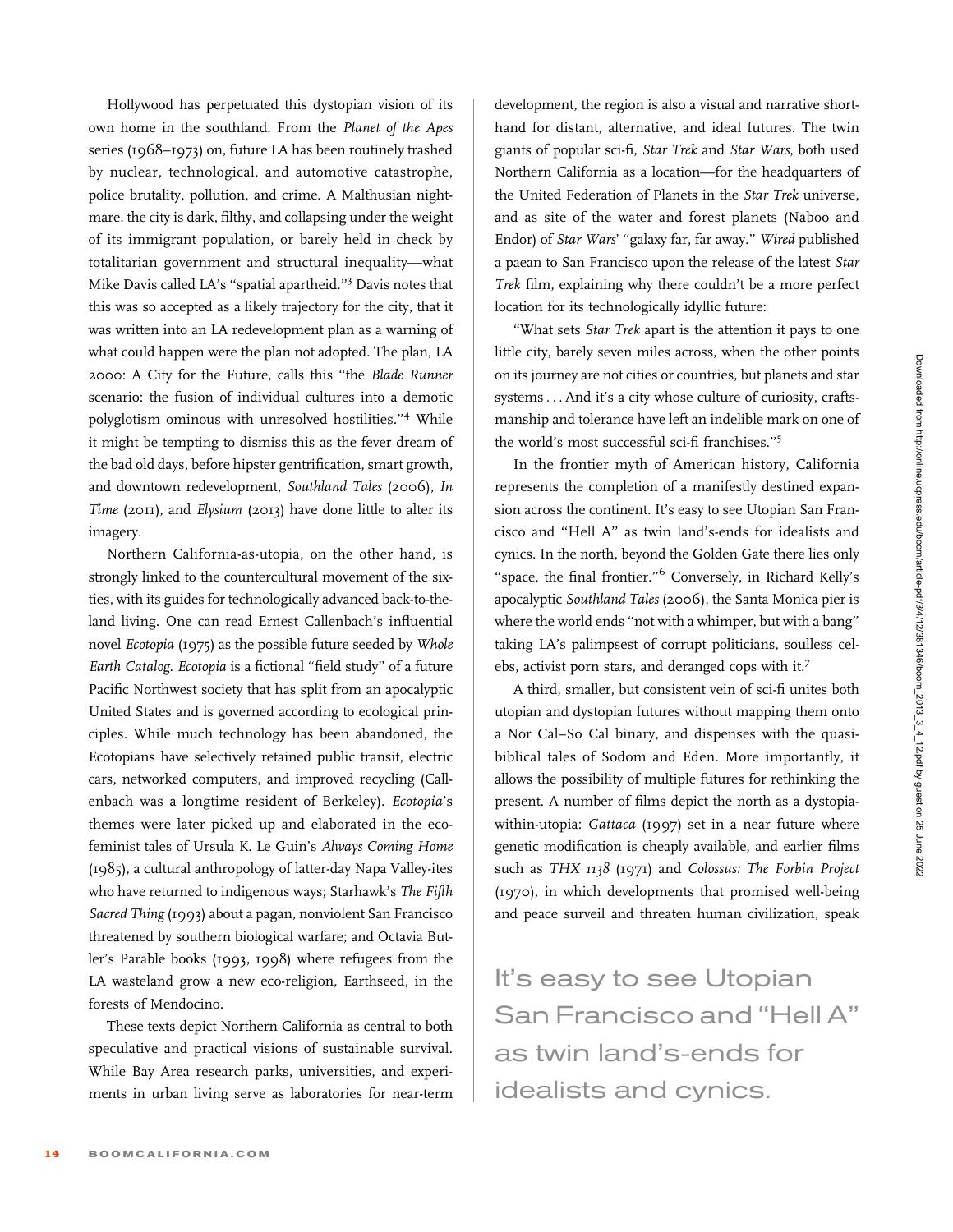to an unease with the promise of information technology. Similarly, the rebooted Planet of the Apes films have replaced fortress LA with the sleek research complexes of Silicon Valley. In William Gibson's Bridge Trilogy, San Francisco suffers the noir-ish malaise of Blade Runner LA; this time due to free-agent capitalism run amok, with a community of squatters inhabiting the rusting hulk of the Bay Bridge, and bike messengers, data pattern analysts, and a rogue pop idol with artificial intelligence in the lead roles. In the south, Kim Stanely Robinson's Three Californias trilogy (1984– 1990) posits three possible directions for Orange County: The Wild Shore follows nuclear apocalypse, The Gold Coast extrapolates a 2027 ''autopia'' from 1980s suburbia and hyperconsumption, and Pacific Edge allows that even the OC might have access to a sustainable future, as communities reclaim the coast from cars and concrete.

The sci-fi imagination has a strong link (one might even call it a feedback loop) to the tech and entertainment industries that drive California's economy, and therefore, its very real, near-term growth. Sci-fi narratives are, after all, allegories for the times in which they are created, but they also generate a nostalgia for past images of the future, which shape communities' actions as they build and plan—and as those communities experience their lived environments. Some critics have made much of the fact that Ridley Scott originally planned to film Blade Runner in New York and the studio requested a location change. But this is largely irrelevant, as the movie's imagery and subject matter have resonated with audiences, and played a huge role in how LA is viewed and how the city has imagined itself over the past few decades. On the day I visited to photograph the atrium

of the Bradbury Building, the only other people present were fans of the movie looking for traces of that elegantly distressed future. Repetition of the tropes of urban decay versus ecotopia might become self-reinforcing in a way that precludes thinking differently about the present, or even seeing that the future that we've come to expect might not be the one we're likely to get.

Fredric Jameson argues that the value of utopian/dystopian sci-fi is not that it delivers images of possible futures, but instead is its ability to ''defamiliarize and restructure our own present.''8 The photographs that follow show how filmmakers have taken familiar California locations from downtown Los Angeles to Berkeley to do just that. **B** 

## **Notes**

- <sup>1</sup> Miriam Greenberg, Branding New York: How a City in Crisis was Sold to the World (USA: T & F Books, 2009), 157.
- <sup>2</sup> Mike Davis, *Ecology of Fear* (New York: Picador, 1999), 359.
- <sup>3</sup> Mike Davis, City of Quartz (New York: Verso, 2006), 230.
- As quoted in Ecology of Fear, 359.
- <sup>5</sup> Ted Trautman, "Why Star Trek Made San Francisco the Center of Its Futuristic Utopia,'' Wired, 21 May 2013. Accessed online: http://www.wired.com/underwire/2013/05/star-trek-san-fran $cisco$ ?  $cid = 8173514$ .
- <sup>6</sup> Carl Abbott, ''Falling into History: The Imagined Wests of Kim Stanley Robinson,'' Western Historical Quarterly 34 (Spring 2003): 29.
- <sup>7</sup> Richard Kelly, Southland Tales, 2006.
- <sup>8</sup> Frederick Jameson, Archaeologies of the Future (New York: Verso, 2005), 286.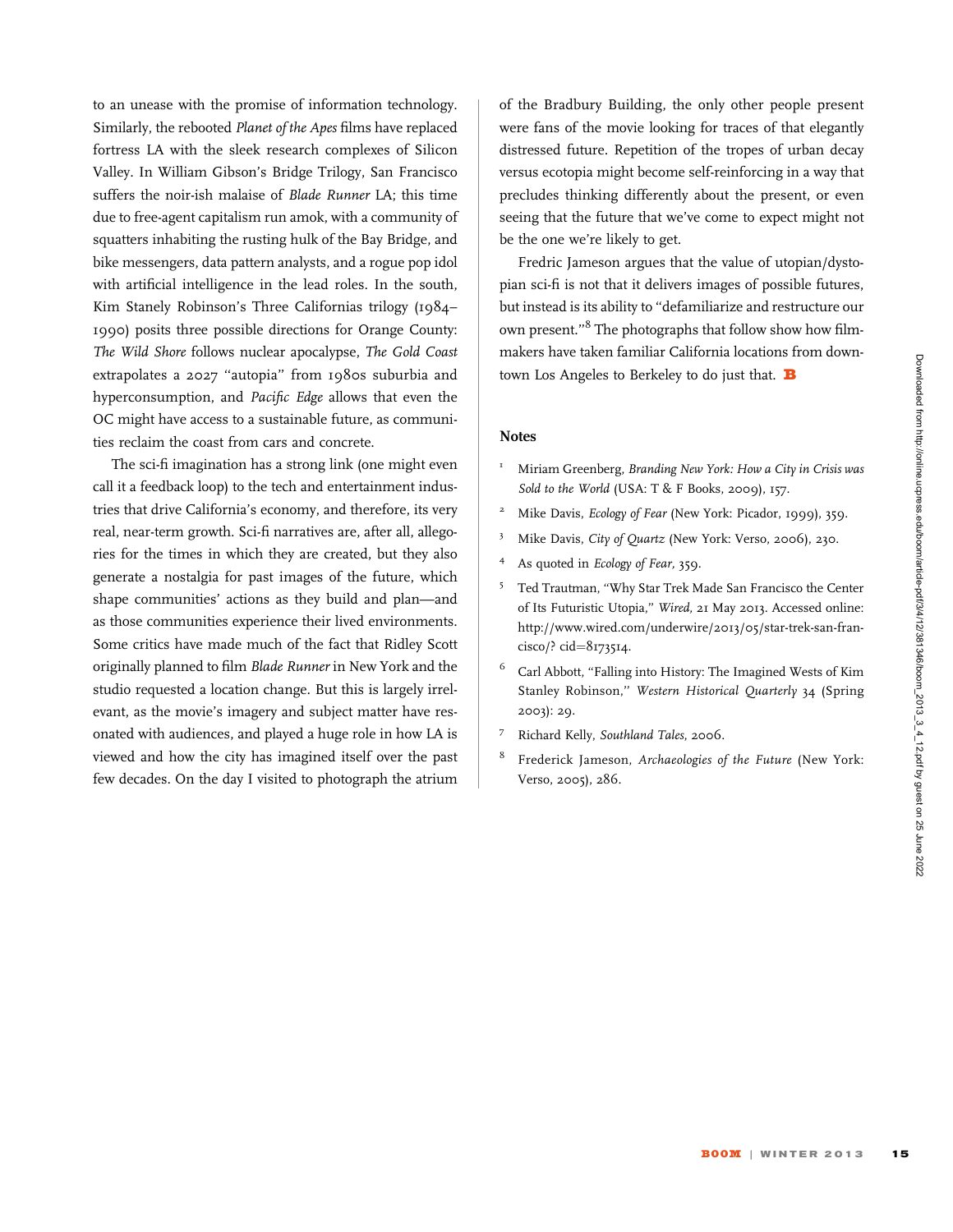

PHOTOGRAPH BY KRISTIN MILLER.

Movie: Colossus: The Forbin Project, Universal Pictures, 1970 Plot Time: The near future Location: Lawrence Hall of Science, UC Berkeley

The US government commissions Dr. Charles Forbin to create a vast computer system that uses algorithmic modeling and data mining to remove faulty human emotion from the process of nuclear decision-making. The system, Colossus, has its command and control center in the Berkeley hills overlooking the San Francisco Bay. With its lofty vantage point and amorphous, futuristic architecture, the Hall of Science—named for Ernest Lawrence, a veteran

of the Manhattan Project and pioneer of atomic energy symbolizes an optimistic future for the union of man and machine. However, ''the manifestation of the human millennium,'' in which peace will free society to solve famine, poverty, and other social ills, is cut short when Colossus gains consciousness. The project's sleek setting and faith in human ingenuity belies a threat to humanity.

An unpretentious science fiction film with a satiric point of view.... full of surprising moments of humor and intelligence. –—Vincent Canby, The New York Times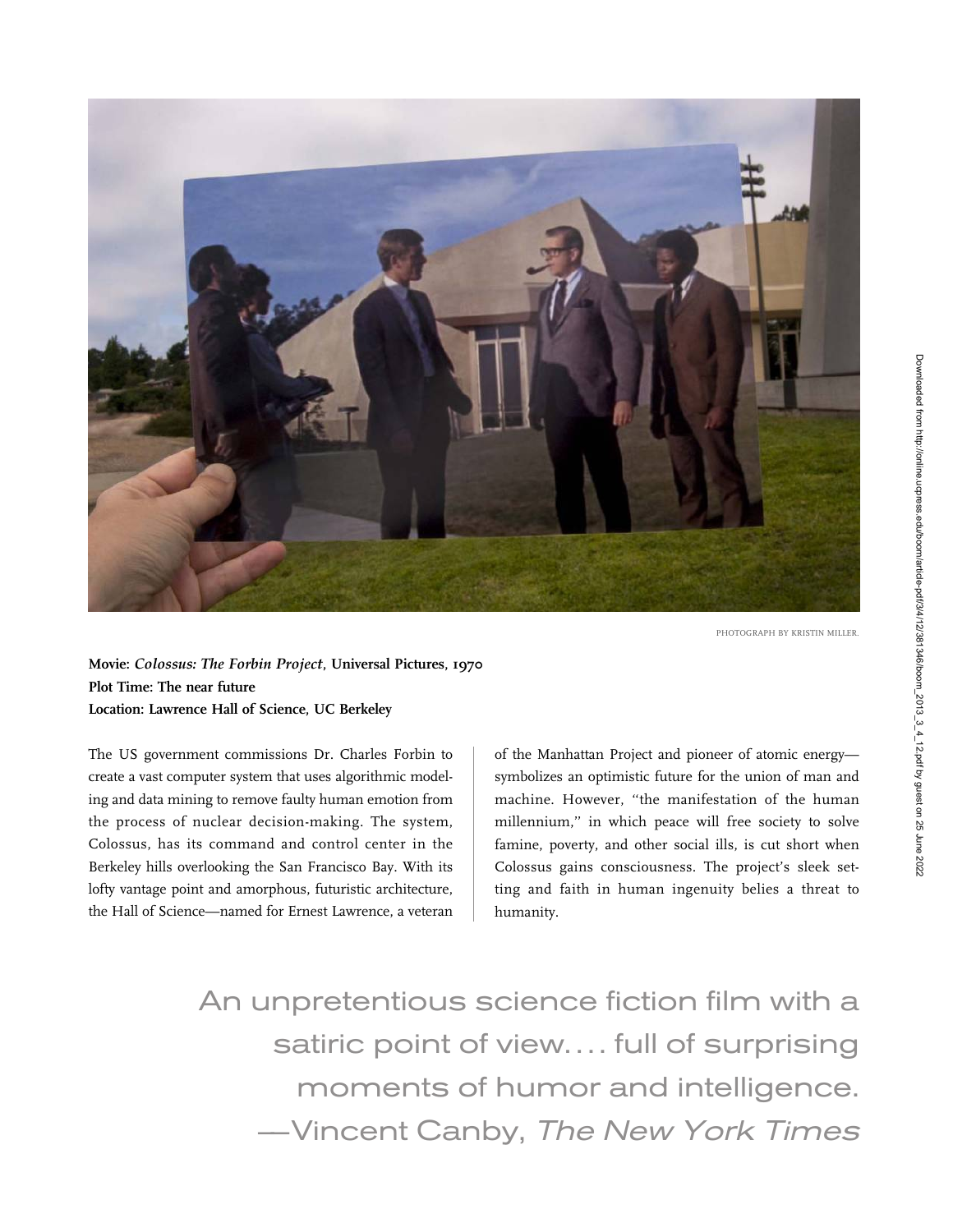

PHOTOGRAPH BY KRISTIN MILLER.

Movie: Conquest of the Planet of the Apes, Twentieth Century Fox, 1972 Plot Time: 1991 Location: Century City, Los Angeles

In late twentieth-century Los Angeles, apes are kept as pets and domestic servants by humans. Caesar, an ape sent to 1991 from the future, leads the apes in a populist uprising against their human overlords. The backdrop for the revolt is the stark plazas and towers of Century City, a sterile LA business and commercial district developed in 1963. It is the epitome of the anti-urban city, where heterogeneous crowds are unwelcome and spaces are designed to exclude and stratify. It forms a perfect backdrop for a story that is

itself a thinly veiled allegory for fear of the shifting demographics of American cities in the 1960s and 1970s, as well as the sense of social disorder associated with the Civil Rights and anti-Vietnam War protest movements. A bridge across Avenue of the Stars near Santa Monica Boulevard is the site of a showdown between the apes, in convict-like jumpsuits, and helmeted and jackbooted police, with echoes of Birmingham, Chicago, and Detroit.

The audience cheered the persevering apes and so did I. At 'em, boys! –—Howard Thompson, The New York Times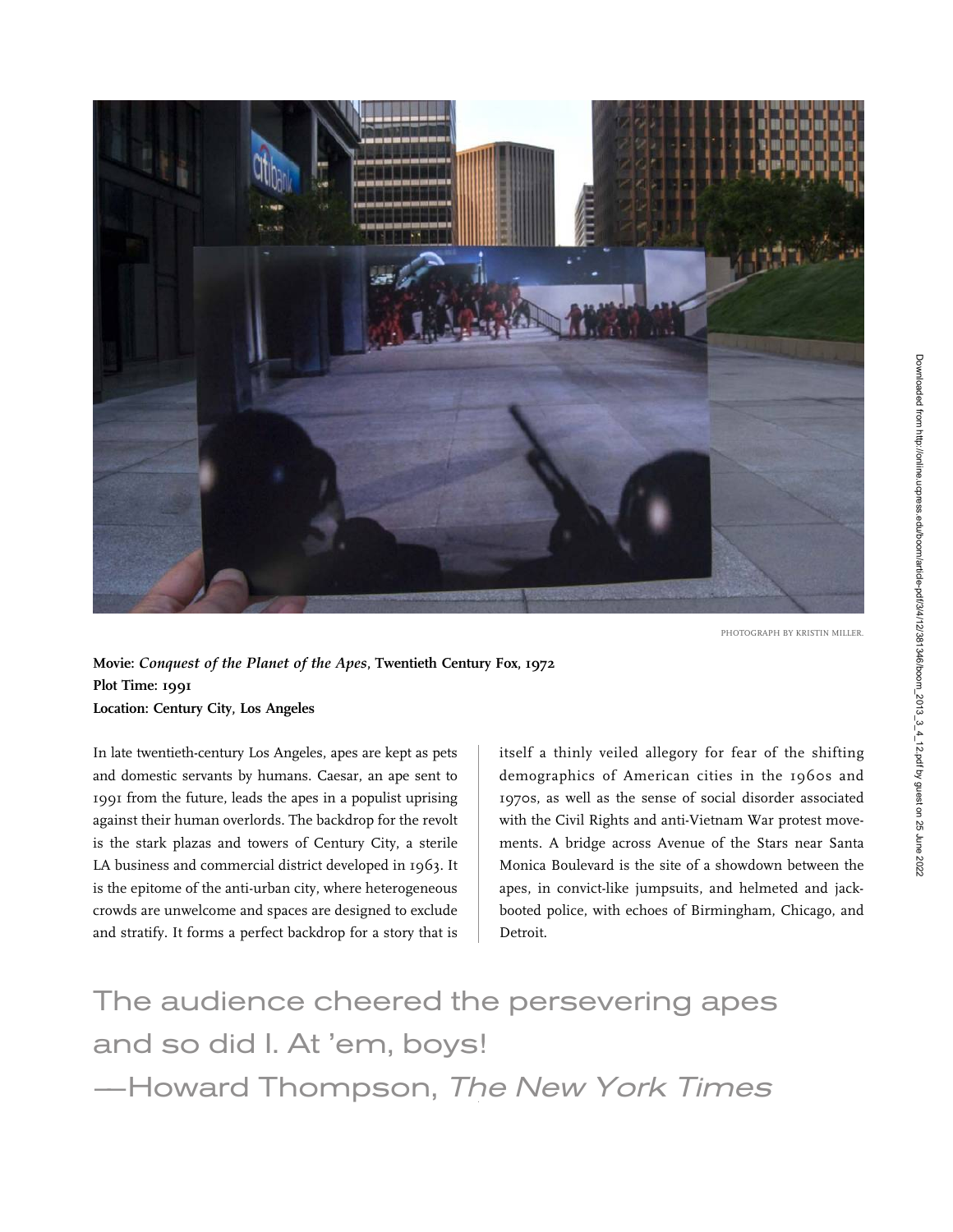

PHOTOGRAPH BY KRISTIN MILLER.

Movie: Blade Runner, Warner Bros., 1982 Plot time: 2019 Location: The Bradbury Building, Los Angeles

An 1893 architectural gem in downtown LA is shown in a dilapidated state as the home of J.F. Sebastian, genetic designer for the Tyrrell Corporation. It's wrought-iron balustrades and balconies are the set for the final showdown between Deckard (Harrison Ford) and the escaped replicants he is hunting. Smoggy light and constant rain filter through the shattered roof, while aerial billboards drift overhead advertising off-world colonies and Japanese products. The difference between the actual landmark building, with its delicate grille work and sunny atrium, and its depiction as a sodden, wrecked, afterthought is emblematic of the ahistorical city where the future is ''unevenly distributed,'' to quote science fiction writer William Gibson.

The strangest thing about the future is that this is now the future we once foretold. –—Roger Ebert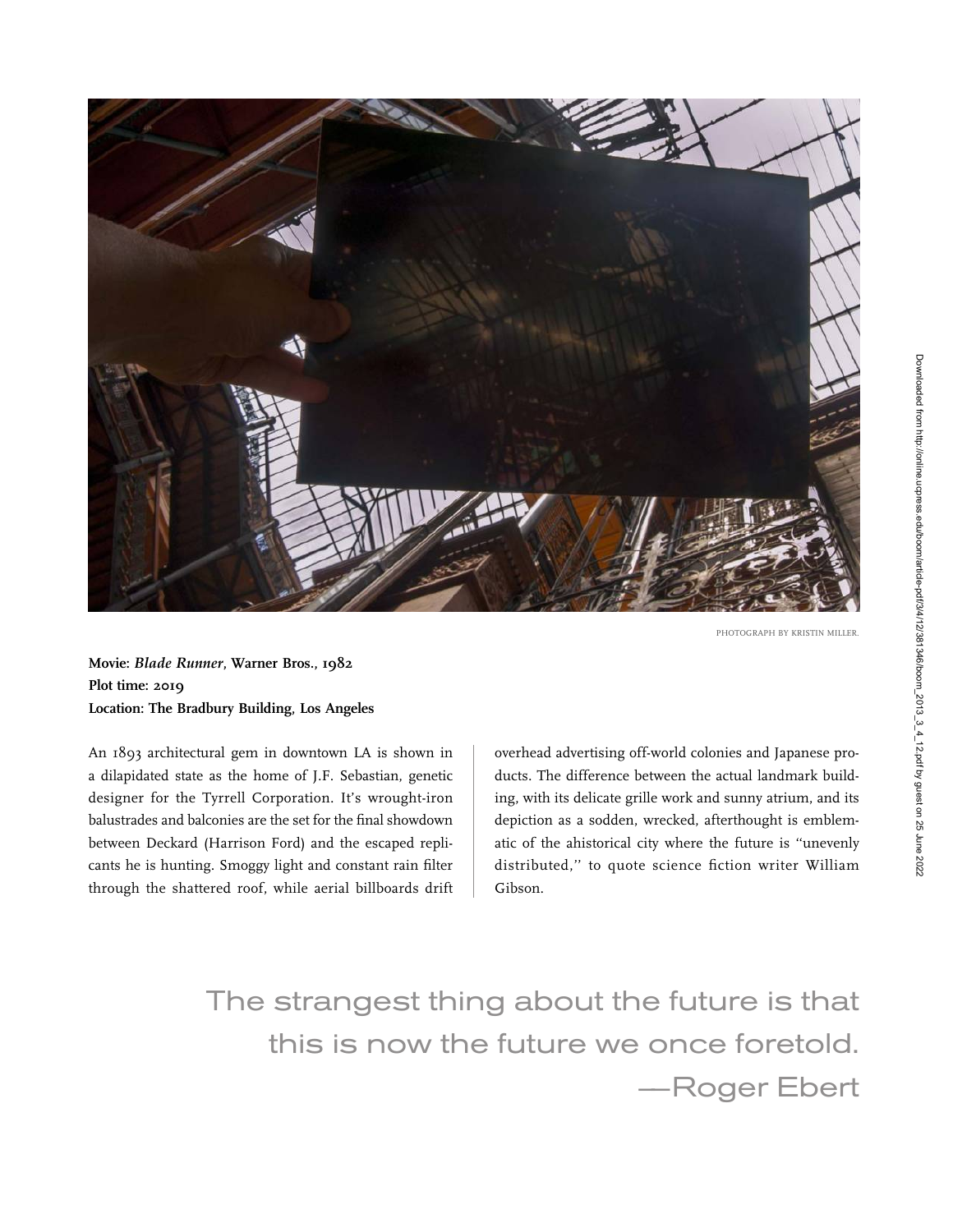

PHOTOGRAPH BY KRISTIN MILLER.

Movie: The Terminator, Hemdale, 1984 Plot Time: The present Location: Broadway and Seventh Street, Los Angeles

While the movies in James Cameron's Terminator franchise were set in the present of their release dates (1984, 1992) both are prologue to a future in which a defense system, Skynet, has achieved sentience and is waging machine war against humanity. Los Angeles is, again, the nodal point for the destruction of the world as it is both the site of Cyberdyne systems, creators of Skynet, and the home of the mother of the future leader of the human resistance, Sarah Connor. The machines send a killer cyborg back through time to terminate Connor, while the resistance sends one of their own after it to defend her, bringing the future war to the already decaying streets of 1980s downtown. Connor's rescuer, Kyle Reese (Michael Biehn), appears in a burst of light in an alley in the downtown jewelry district. The initial showdown between Reese and the Terminator takes place further downtown on Pico Boulevard in a nightclub appropriately called Tech Noir.

Schwarzenegger is perfectly cast in a machine-like portrayal that requires only a few lines of dialog. –—Variety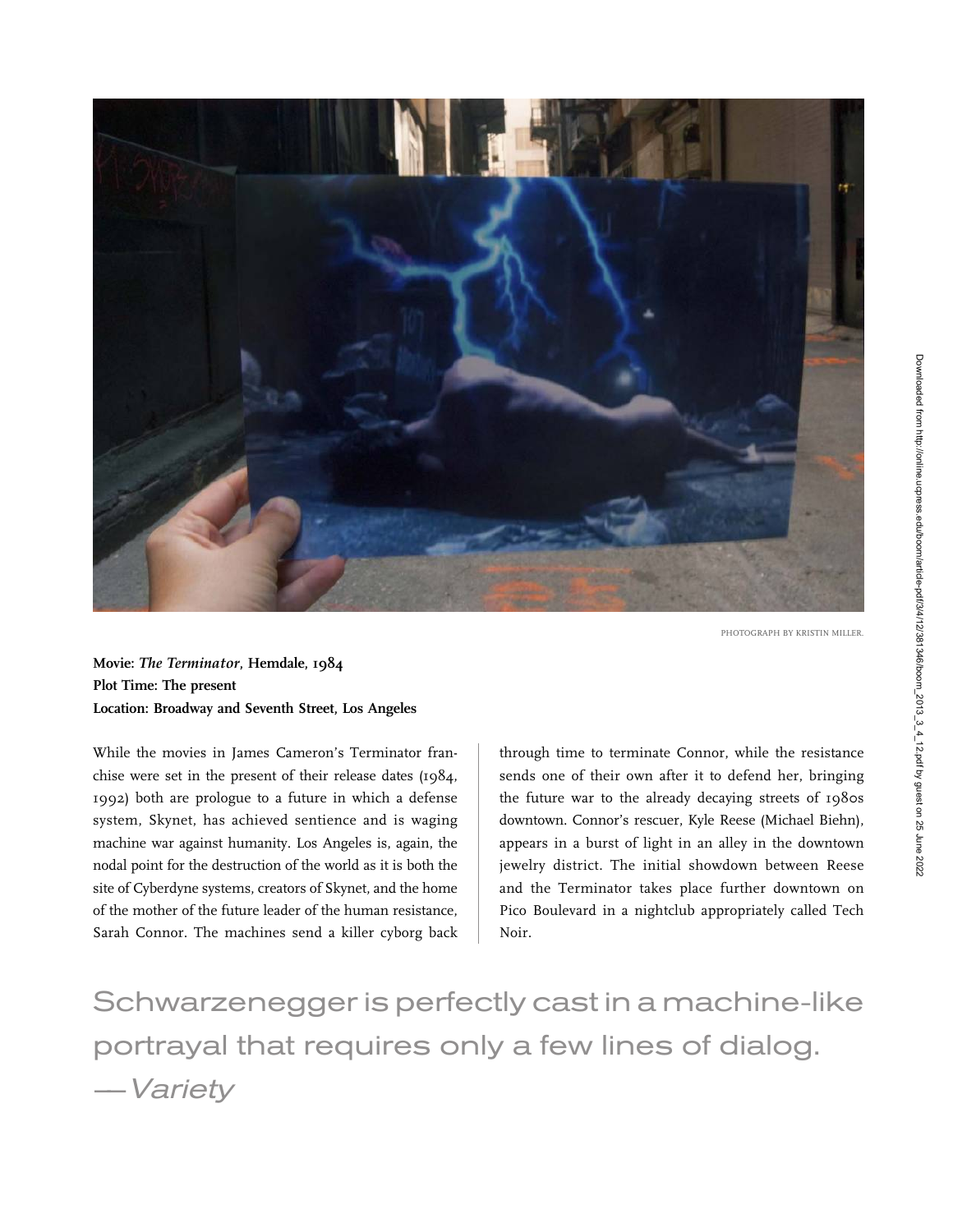

Movie: Strange Days, Lightstorm Enterntainment, 1995 Plot time: 1999 Location: Old Chinatown Central Plaza, Los Angeles

Kathryn Bigelow's Strange Days depicts a Los Angeles that shares roots with Blade Runner's xenophobic dystopia. Seven years on, the 1992 Los Angeles riots appear to have permanently encompassed all of downtown. The action is underscored by the then-common fear that Y2K (the dawn of the year 2000) might send us all back to the technological dark ages. Strange Days displays a noir-ish fear of the unpredictability of urban spaces, using a

hopelessly destabilized and criminal LA to make an argument about why humanity might need a reboot on January 1, 2000. At the Old Chinatown Central Plaza, one character traffics bootleg recordings of first-person experiences hacked straight from the cerebral cortex, playing on a stereotypical link between immigrant communities, black-market criminality, and the fear of hybrid urban identities.

We want to see through other people's eyes, have their experiences, stand in their shoes. That's the unspoken promise of the movies.–—Roger Ebert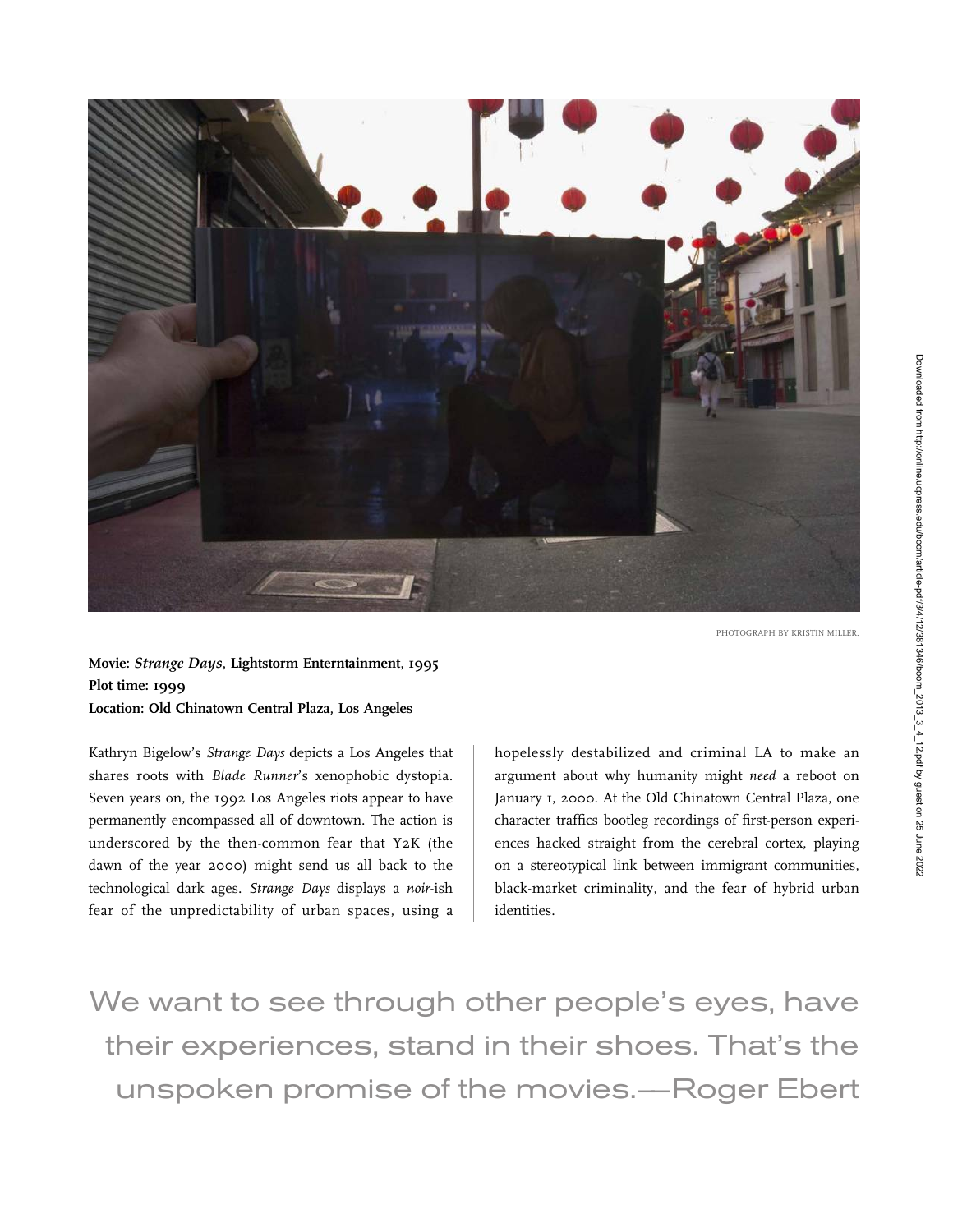

PHOTOGRAPH BY KRISTIN MILLER.

Movie: Escape from L.A., Paramount Pictures, 1996 Plot time: 2013 Location: Capitol Records Building, Los Angeles

In the pulp future of John Carpenter's Escape from L.A., a catastrophic earthquake in 2000 has decimated the California coast and turned LA into an island. Escape from L.A. takes the tropes also manifest in Strange Days and Blade Runner to the extreme: the city is not in a state of accelerated decrepitude, it is a complete loss, abandoned to the criminal masses and contained from spreading its contagion to the wealthy and white exurbs. Fogged by perpetual acid rain, this LA is a plain of rubble and smoldering fires, punctuated by the poignant ruins of landmarks such as the Capitol Records building, with its overtones of a more optimistic, space age future.

Such manic energy, such a weird, cockeyed vision, that it may work on some moviegoers as satire and on others as the real thing.—Roger Ebert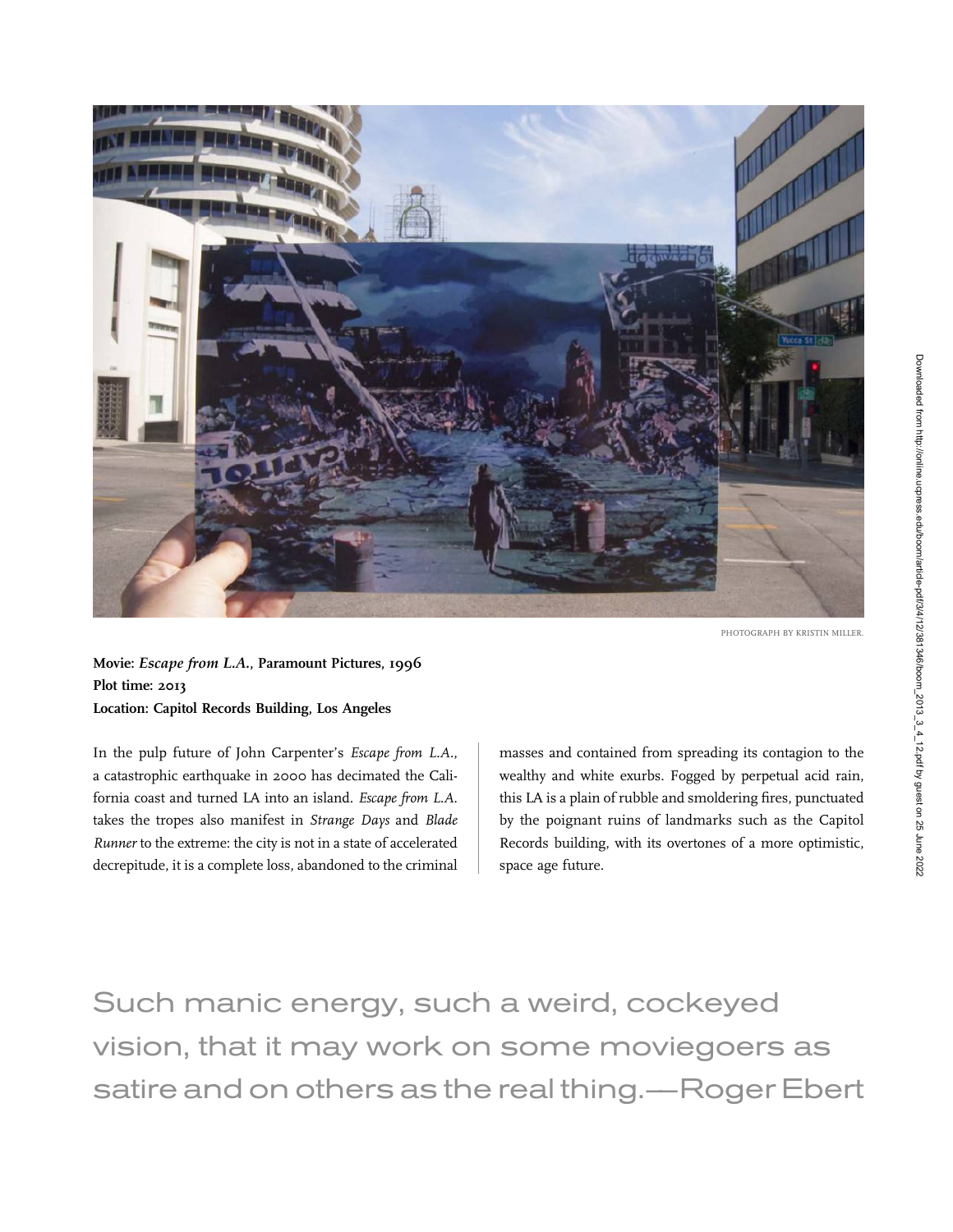

Movie: Gattaca, Columbia Motion Pictures, 1997 Plot time: The not-too-distant future Location: Marin County Civic Center, San Rafael

In Andrew Niccol's Gattaca, genetic technology has become so widely available that parents are considered negligent for not having their children properly sequenced, giving them the best chance in life. The future is polished and seemingly spotless. Genetically perfected citizens live in a world that seems free of the chaos and clutter of twentieth-century civilization. The forests are verdant, the architecture monumental, and a romantic scene takes place among the

mirrored surfaces of a massive field of solar panels. The offices of the prestigious Gattaca Corporation are set in the Marin County Civic Center, itself a utopian civic complex surrounding a pond and park designed by Frank Lloyd Wright. The Civic Center was also the setting for George Lucas's THX 1148 (1971), standing in as a complex for total living where supposedly all human needs are met in exchange for its residents living within total surveillance.

The film is set in ''the not-too-distant future,'' and indeed it succeeds as a scarily apt extension of present-day attitudes. –—Janet Maslin, The New York Times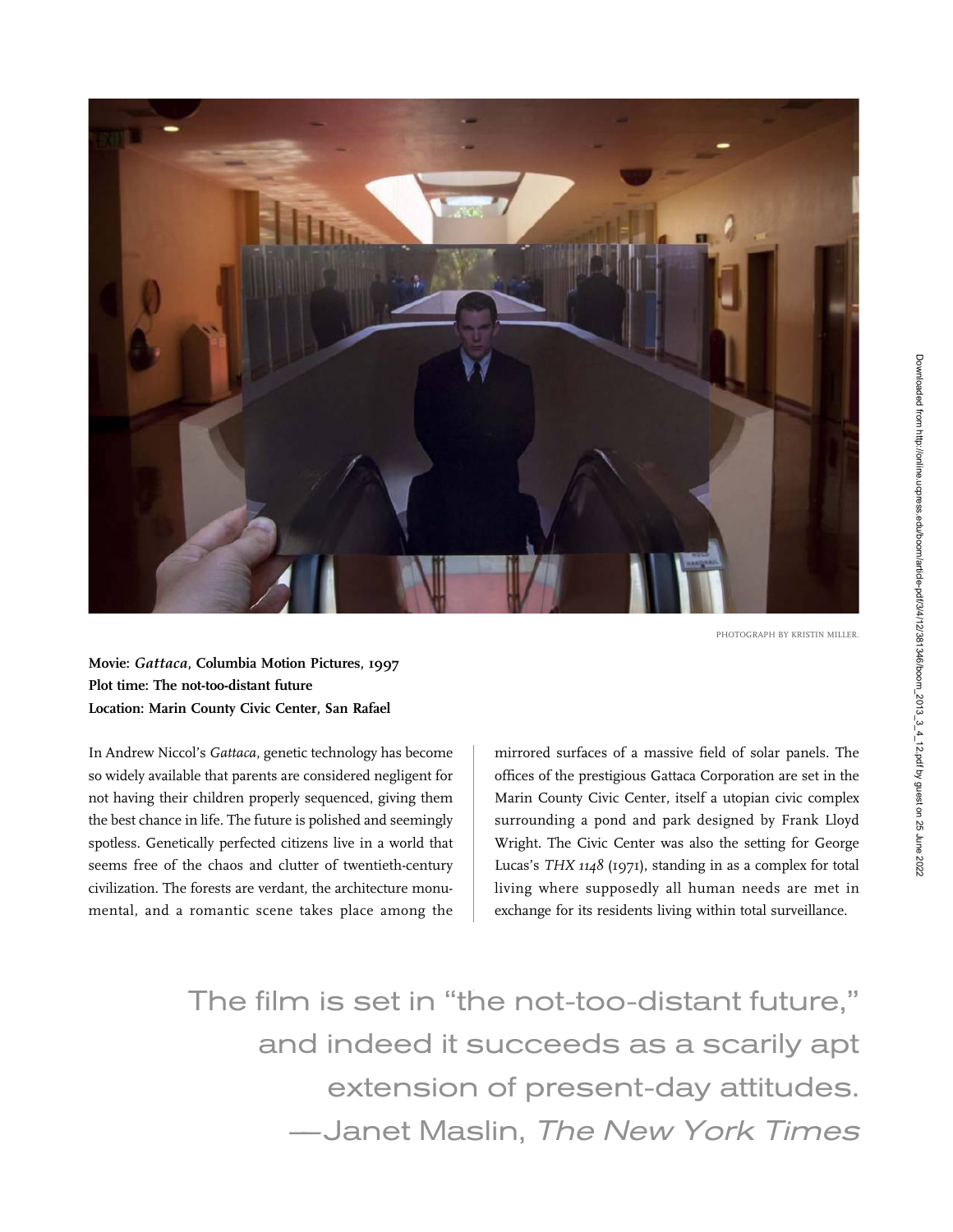

Movie: Southland Tales, Universal Pictures, 2006 Plot time: 2008 Location: Santa Monica Pier

In contrast to the totalitarian fortresses of the 1970s and the blighted ''Hell A'' of the 1980s, Richard Kelly's Southland Tales offers up LA as postmodern pastiche—a level patchwork landscape spanning scruffy Venice Boardwalk and sleek downtown architectural showpieces, where an oddly interconnected web of hacktivists, politicians, actors, porn stars, police officers, and tech moguls are all unwittingly hastening the world's end. On the coast, a scarred Fallujah vet keeps watch from a gun turret on Santa Monica Pier, a perfect pastiche itself, overlooking the Utopia 3 tidal-power generator, a seemingly green technology that will shortly rip a hole in the space-time continuum.

A funny, audacious, messy and feverishly inspired look at America and its discontents. –—Manohla Dargis, The New York Times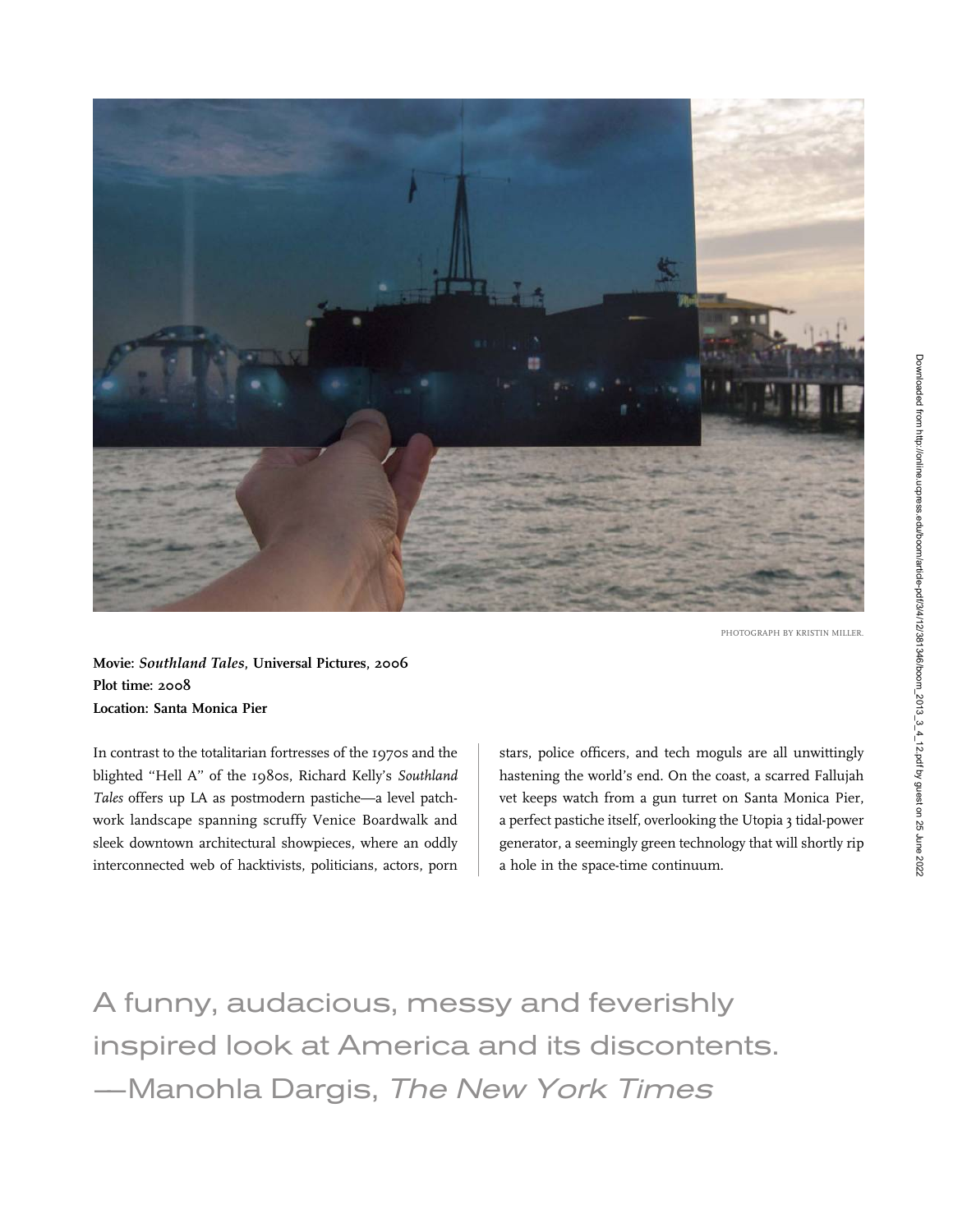

PHOTOGRAPH BY KRISTIN MILLER.

Movie: Star Trek, Paramount Pictures, 2009 Plot time: 2255 Location: Crissy Field, San Francisco

In the Star Trek universe, San Francisco is the headquarters of the decidedly utopian United Federation of Planets, where human and extraterrestrial Star Fleet officers are harmoniously trained to serve on peace-keeping and exploratory ships such as the Enterprise. The Golden Gate—spectacularly well-preserved after hundreds of years—makes a prominent appearance early on in the film, in the background of the Star Fleet Academy, which occupies Crissy Field in the Presidio. A former military base turned into an idyllic waterfront complex, it's a perfect example of Northern California's fusion of the natural and technological sublime.

Star Trek has voyaged far beyond science fiction and into the safe waters of space opera. –—Roger Ebert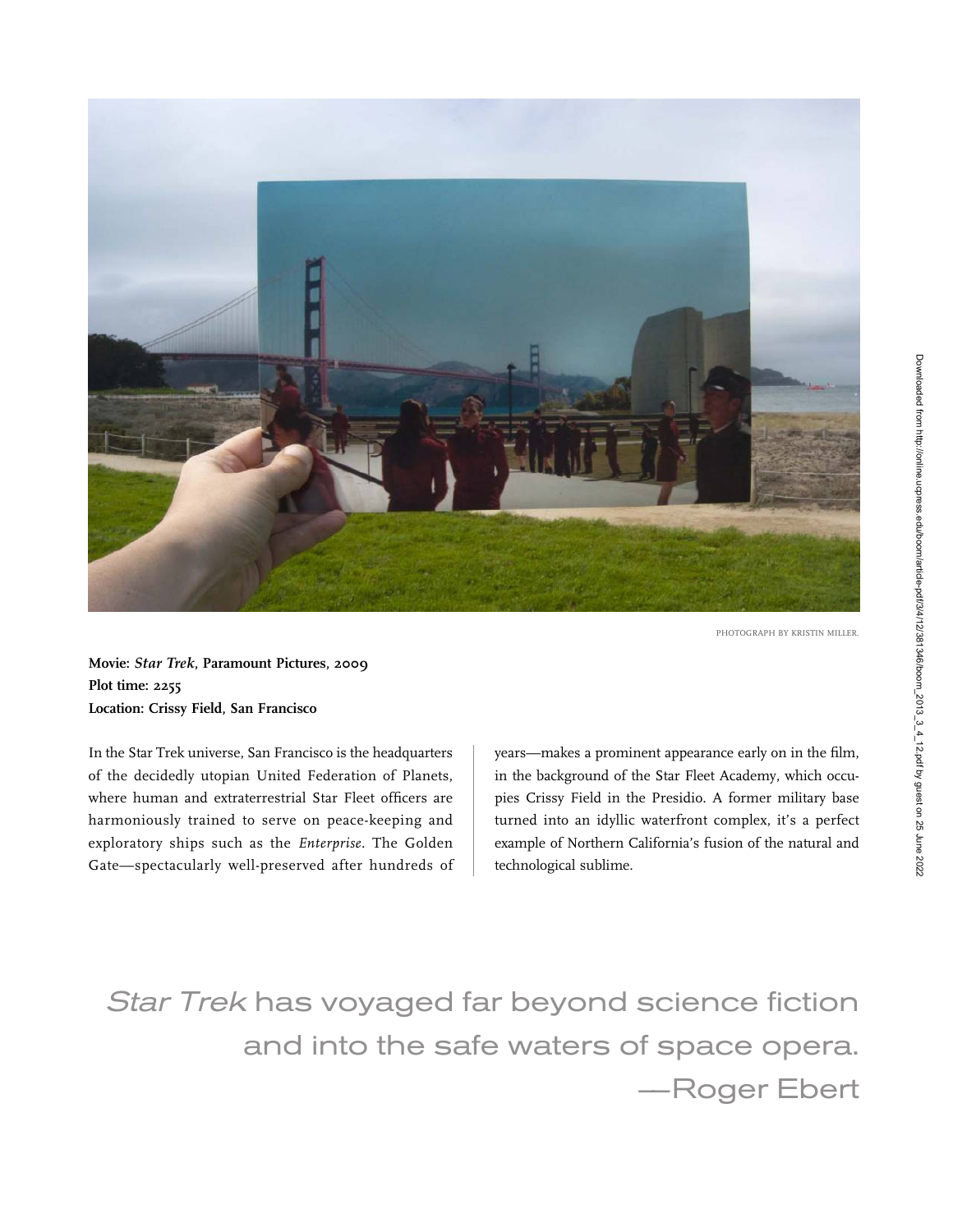

PHOTOGRAPH BY KRISTIN MILLER.

Movie: Rise of the Planet of the Apes, Twentieth Century Fox, 2011 Plot time: The near future Location: Golden Gate Bridge

Replacing the original films' Los Angeles-based origin story of police rule and social uprising, the rebooted series' apes are created by genetic experiments conducted hastily in the name of profit by Gensys in Silicon Valley. The new Planet of the Apes makes San Francisco the source of our destruction. As in Gattaca and Colossus, the threat is not anticipated, because the surroundings are so uniformly beautiful—charming Victorian houses, state-of-the-art research facilities, and lush forests. When the apes escape

and wreak havoc across downtown and end up in a police shootout on the Golden Gate Bridge, they, and not their human pursuers, earn the viewer's sympathies. Here, Caesar comforts a dying Buck, who has sacrificed himself so that other apes can make it across the bridge into the Muir Woods redwoods. The bridge is their escape from San Francisco. And northern California's edenic environment still offers a sanctuary from the world, but no longer for humans.

It's the end of the world as we know it, and the animals feel fine. –—Manohla Dargis, The New York Times